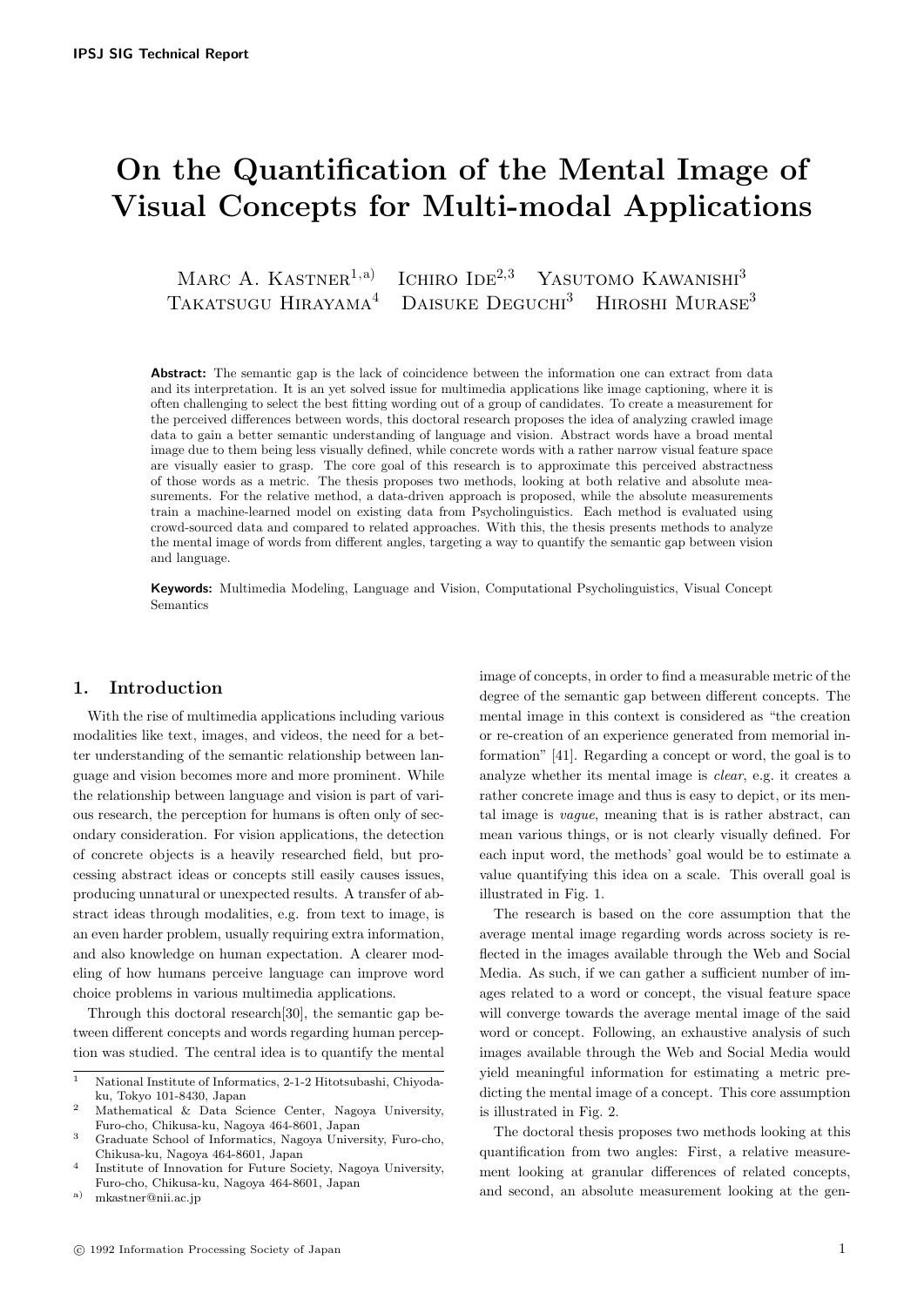

Fig. 1: Goal of this doctoral research. Input concepts or words are quantified regarding their human perception. As a source of information, images from Web and Social media are analyzed. Results are relative and/or absolute measurements describing the common mental image of the input word.



Fig. 2: Core assumption of this research. When asking a group of people about a word or concept, e.g., peaceful, the collective mental image across the mass of people would approximately converge to the images found when crawling the Web for the same word or concept.

eral trend across arbitrary concepts.

In the first work [28], the goal is the relative measurement of visual variety. The feature variety of images for concepts and their sub-concepts are compared to find granular differences regarding related concepts. In this way, it was possible to compare the visual gap between, e.g., sports car and car versus that between car and vehicle. The method chooses a data-driven approach, as the corpus of images for each concept has a strong influence on such comparisons. By reconfiguring super-ordinate concept datasets from their sub-ordinate concepts with a ratio that presumably reflects the occurrence of the subordinate concepts in real life, a dataset with less bias is created. As a ratio for the reconfiguration, various Web-based metrics were tested. For the experiments, a ground truth was obtained through a crowdsourced survey. The results showed that the visual variety estimation of less biased datasets resulted in a significant improvement of results.

In the second work [29], the goal is the absolute measurement of visual variety. Here, data-mining is applied on noisy Web-crawled images to estimate the imageability of a

c 1992 Information Processing Society of Japan

word. Imageability [49], a concept from Psycholinguistics, is a Likert-scale based metric quantifying words from lowimageability (e.g., *peace*) to high-imageability (e.g., *car*). In essence, the core idea was the observation that highimageability words would commonly result datasets composed of very similar images, while usually less visually defined low-imageability words have a much higher variety. Using a variety of low- and high-level visual features and cross-similarity of related images, a model is trained to estimate an imageability score from a set of images related to a word. The method is compared to existing methods using textual data mining, finding that either modality excels in different areas.

In summary, this doctoral research targeted the semantic gap between language and vision from a less researched point of view. Incorporating ideas from Psycholinguistics, this research builds the foundation to bridge visual concept semantics with human perception. Looking at both relative and absolute measurements of the goal of mental image quantification, the research has the potential to be used for various applications.

Section 2 briefly overviews existing research related to the doctoral thesis. As the first proposed method, Sec. 3 discusses the relative visual variety measurements for concepts in a narrow domain. This is done using a data-driven approach comparing the clusters of visual features across different datasets. As the second proposed method, Sec. 4 discusses the absolute visual variety measurements for arbitrary concepts. In this approach, existing datasets are trained with ground-truth obtained from Psycholinguistics research to train a machine-learning model to estimate absolute visual variety scores. Before concluding in Sec. 6, Sec. 5 will discuss the differences of both approaches both in regarding their interpretation as well as in which applications they can be beneficial.

# 2. Related Work

There is various existing research related to the semantic gap and multi-modal applications which become relevant for this doctoral research. Furthermore, when looking at language and vision in terms of perception, there is some related research worth pointing out in the field of Psycholinguistics and Psychology.

#### 2.1 Semantic gap

The semantic gap in content-based image retrieval received most attention through the work by Smeulders et al. [60], got furthermore refined in its meaning for applications and future challenges through Nack et al. [42] and Dorai and Venkatesh [17]. Discussing the definitions of the semantic gap and sensory gap, this survey paper discussed a variety of usage patterns of image retrieval.

Over time, there has been much research in narrowing or bridging the semantic gap for image retrieval and recommendation system purposes. As such, there has been related research on improving Web document retrieval [51][74],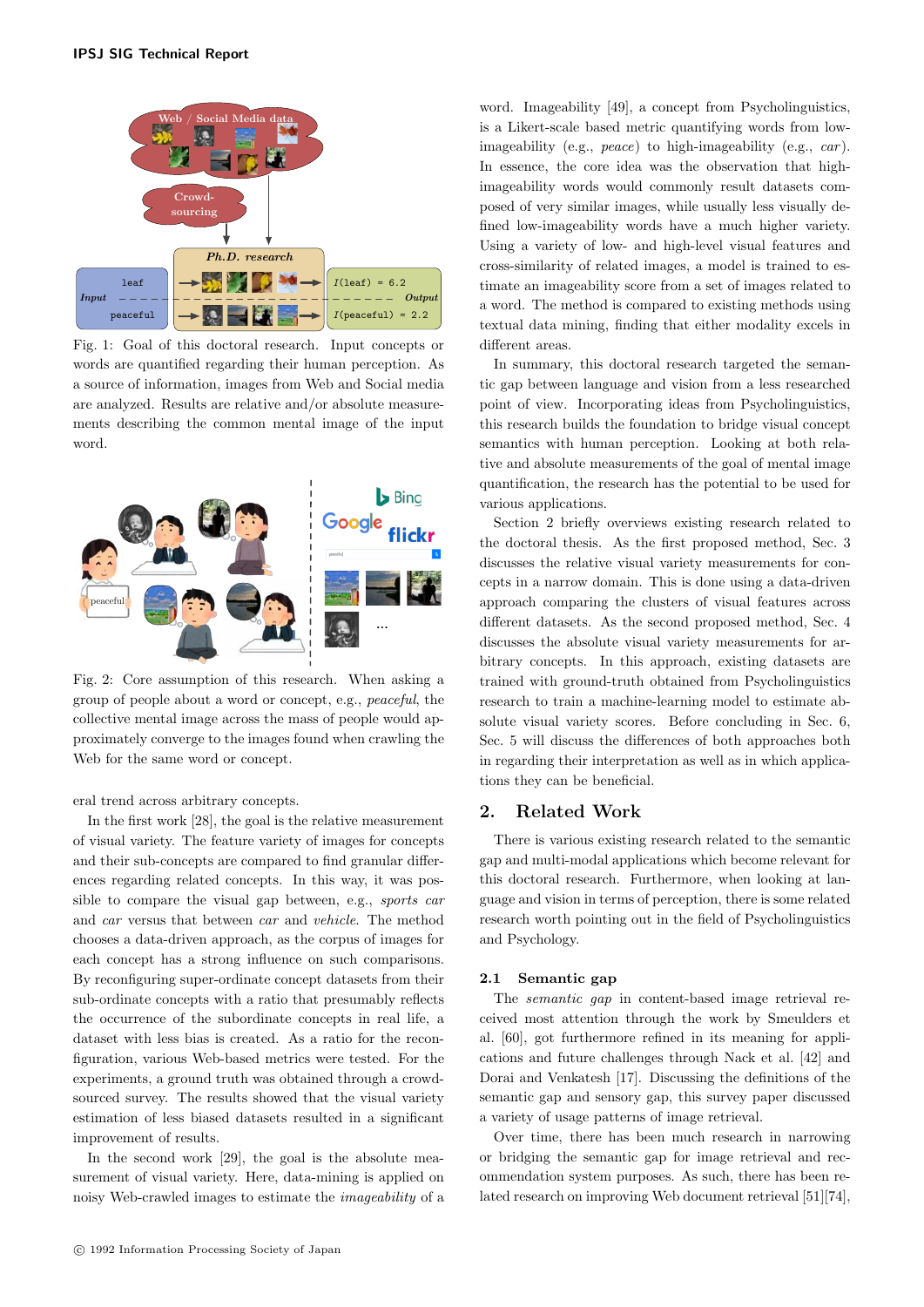content-based recommendation systems [6], and relatedness of recommendations in general [3][24][70].

### 2.2 Human perception and Psycholinguistics

Perception can be defined as "experience where the content reflects and is caused by an afferent physical stimulus". In contrast, *cognition* is defined as "the mental action or process of acquiring knowledge and understanding through thought, experience, and the senses" [48]. Both concepts are linked [4] and can also influence how we see things [62] as they share neural structures [15].

Paivio et al. [49] first proposed the concepts of imageability, concreteness, and meaningfulness as measurements for human perception of natural language. These concepts were further analyzed and refined [54], also in context of their implications for use of language [8][38][61]. Imageability also has a relationship to learning of language, and has been discussed for further use in research of dyslexia [26]. The relationship between imageability and text difficulty [57] and word understanding [19] were part of research.

There are a number of imageability dictionaries for English [11][53] and various other languages [59][72]. However, as dictionaries are commonly created by hand through user studies involving test subjects, the creation is laborintensive.

### 2.3 Multimodal modeling

In Multimedia research, the analysis of visual concepts has been ground for multiple works. Some research has been looking at the visual distance of two visual concepts [43][44]. In other work, adjectives [71] and adjective-noun pairs [35] were compared based on entropy.

There are visual knowledge databases using unsupervised crawling based on visual differences [16]. Furthermore, there is also research in using deep networks to model crossdomain information between text and images [58][64][65].

In *visual diversification* [68], the idea is to increase the number of visually distinct result images in image retrieval methods.

There has been various approaches on automatically creating ontologies using visual features [23][31]. Other research uses ontologies to improve the results of single tags by going up or down the hierarchy to select better fitting words [45].

In natural language processing, there is some research using psycholinguistic measurements. Using text-based datamining, there are methods to estimate imageability [37] and concreteness [5]. Computational linguistics can also profit from these metrics as a complement to sentiment embeddings [32], for improving image-text correspondences [21], and for improving machine translations [22].

There are various tasks in multimedia relevant to human perception of language and vision [7][10].

#### 2.4 Applications

There is some multimedia research that uses psycholin-

guistic features as a supplementary source of information. Following, it was used to find comprehensible documents [63] and predict sentence specificity [36]. In efforts to use imageability to improve semantic relationships between image and text, it was used for standard image captioning [46][47] as well as slogans on posters [73] and Twitter  $*1$  images with text [69].

One interesting use-case could be Explainable AI (XAI) [56]. In XAI, the goal is to gain a better understanding of the operation of black-boxed AI models. As research on black-boxed models for object detection [20] shows, the actually trained information is often very different from what a human expects a model to learn. Following, a better language and vision understanding could benefit from a better understanding of trained models.

Another typical use-case for psycholinguistic features is sentiment- or emotion-analysis. There is various research on sentiment and emotion in multimedia applications [34], spanning visualization, datasets [27], and recognition techniques [25]. For sentiment evaluation, there are datasets such as LIWC [50] and Empath [18], which connect words and language to motivation, thoughts, emotions, and other sentiment-based numerical ratings. Sentiment and emotion research analyzes the human gap of multiple modalities regarding human perception. As such, it has become the topic of regular workshops affiliated with both Multimedia [55] and Natural Language Processing conferences [1].

# 3. Relative Visual Variety Differences for Concepts in a Narrow Domain

In order to bridge the semantic gap between related words, a logical first step would be to quantify their gap. For related concepts, one could look at sub-ordinate relationships between words like sports car, car, motor vehicle, and vehicle. All these concepts are logically related but also share a close visual resemblance, as the images of more concrete concepts (sports car) are sub-sets of the group of images for more abstract concepts (vehicle). A concept like sports car consists of just images of sports cars, while an image set of vehicle will contain images of sports cars, but also images of many other types of vehicles, like trucks or motorbikes.

The first proposed method [28] analyzes such a relative variety of visual features across images of concepts in a narrow domain. For each concept, a set of images is created, visually describing this concept. As more concrete concepts are visual subsets of more abstract ones, the method applies a bottom-up approach to create image sets for more abstract concepts. In order to adjust the ratio of images when creating more abstract image sets, a Web-based popularity metric is used. This ensures that there are fewer images of less relevant concepts. In essence, the thought is that images of, e.g., tanks would not contribute to the mental image of vehicles as much as images of cars would contribute. Following, the popularity metric would result in a higher number of

<sup>\*1</sup> https://www.twitter.com/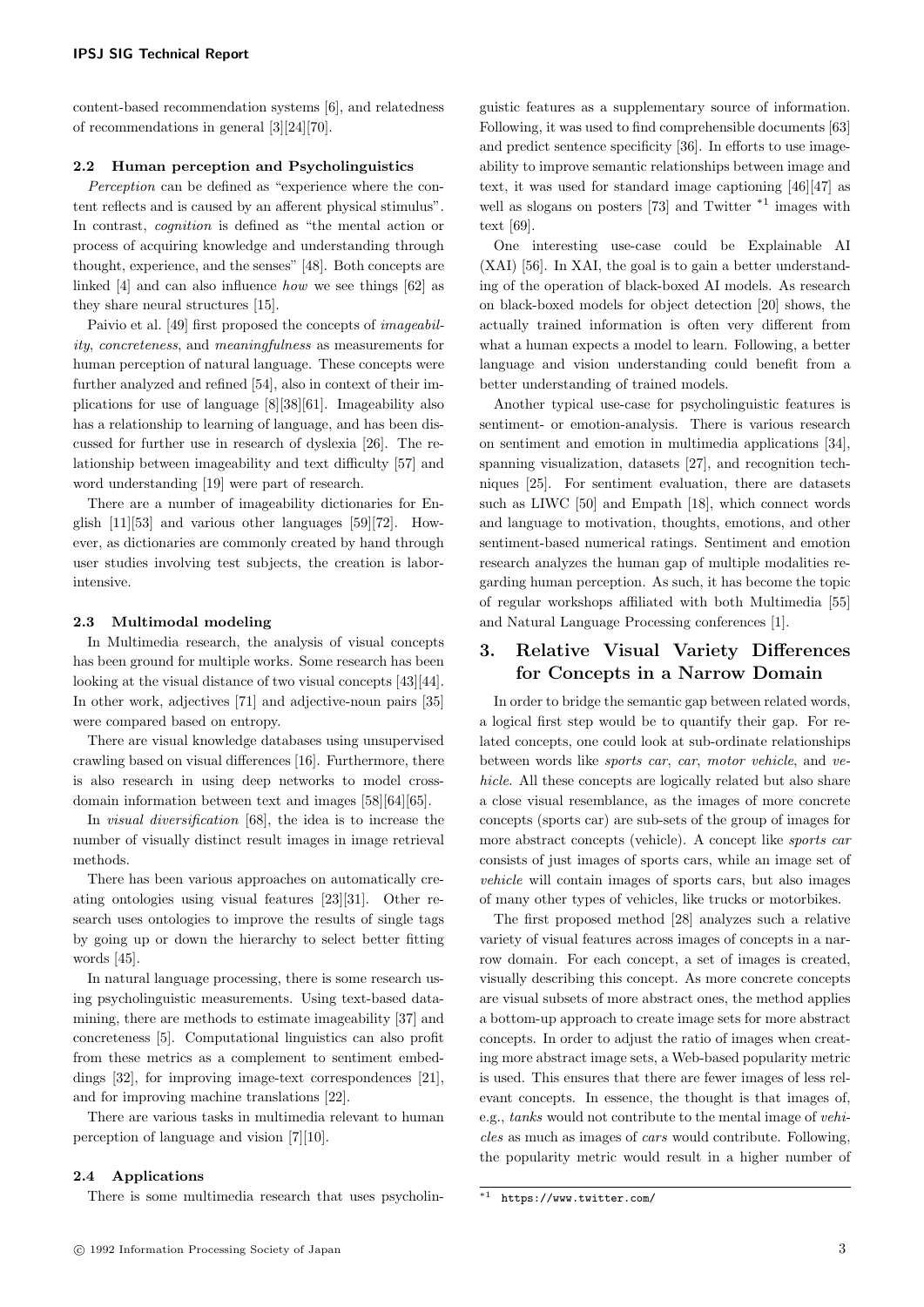images of cars than of tanks when creating a dataset for vehicles. Lastly, the visual feature space of each image set is analyzed to find the number of visual clusters. As a result, a more visually complex set of images would result in a higher number, while a visually rather defined set of images results in a low number. This output is used as a visual variety score in the evaluations, comparing the visual variety scores of various concepts between differently created datasets to a self-obtained ground-truth value.

# 3.1 Dataset reconfiguration

Using WordNet [40] to obtain a hierarchy between words, the nature of existing image datasets for different words in the same tree were compared. Existing datasets like ImageNet [14] are often example-based. For each concept, as many example images describing this concept are collected as possible. In the example of ImageNet, this was done along the WordNet tree. Unfortunately, this results in rather unbalanced datasets, where some concepts have many related images and others none. Furthermore, it inherits existing biases coming from WordNet, which was not necessarily created with visual concepts in mind.

For this research, a well-composited dataset is needed to analyze and compare feature spaces across related datasets that become meaningful. We proposed a data-driven method, where the used image set for abstract concepts is a reconfiguration of its subordinate concept images. In a bottom-up fashion, the images for car are composited of images for Sports car, Coupe, and so on. To further influence the composition of images, a Web-based weighting decides the ratio of composition. This idea is illustrated in Fig. 3.

The dataset reconfiguration starts with a hierarchy of words extracted from WordNet. With this, each word has a hypernym-hypoynym relationship, from which one can infer their relationship. In a bottom-up fashion, the approach starts with all leaf nodes of the WordNet hierarchy. For those concepts, images are crawled from ImageNet and other Web sources like Search Engines [39]. For all non-leaf nodes, images of its hyponym concepts are combined to new image sets.

A core idea of the proposed method is the use of a Webbased weighting to decide the ratio of composition. For this, a popularity metric is determined using Web-based sources. The ratios of the popularity of concepts on the same level of the hierarchy are used to determine the number of images for each concept when merging them to a hypernym image set. For comparison, four different popularity metrics were tested: Using the Google Search API \*2 , the number of search results for each concept is used as its popularity. The results for Google Image Search (GIS) and Google Text Search (GTS) were tested separately. Lastly, two word frequency-based methods were also analyzed, using corpora popular in computational linguistics such as Sketch Engine

Images for hyponyms of car



Newly composed image set for car

(a) Idea of dataset reconfiguration.



(b) Getting hyponym leaf nodes of concept N.

| Popularity of $N_{1,1} \in N$ : | $w_1$ |
|---------------------------------|-------|
| Popularity of $N_{1,2} \in N$ : | w     |
| Popularity of $N_2 \in N$ :     | $w_3$ |

(c) Determine weighting using a popularity metric.

 $N' = w_1p(N_{1.1}) + w_2p(N_{1.2}) + w_3p(N_2)$ 

(d) Recomposing the image corpus with  $p$  being the function for image retrieval.

Fig. 3: Dataset reconfiguration. Datasets for more abstract terms are created by compositing images from its hyponyms. A Web-based weighting decides the ratio of images during the reconfiguration process.

(SE) [33] and the Corpus of Contemporary American English (COCA) [13]. An example of the weightings for the concepts truck and car is shown in Table 1.

The full process of dataset reconfiguration is shown in Fig. 4. Apart from the baseline dataset which is the original ImageNet image composition, three new datasets were created for the experiments: First, in an equally weighted approach, all hyponym concepts are equally merged (e.g., a vehicle consists of the same amount of images of car and tank). Second and third, the Web popularity weighting obtained from Google Image Search and Google Text Search decides the ratio of hyponym concepts (e.g., the number of images of car and tank in vehicle is decided by the number of search results of each.) An example of resulting datasets is shown in Fig. 5.

In order for the visual feature spaces of datasets to be comparable, it is preferable to analyze the same number of

<sup>\*2</sup> https://developers.google.com/custom-search/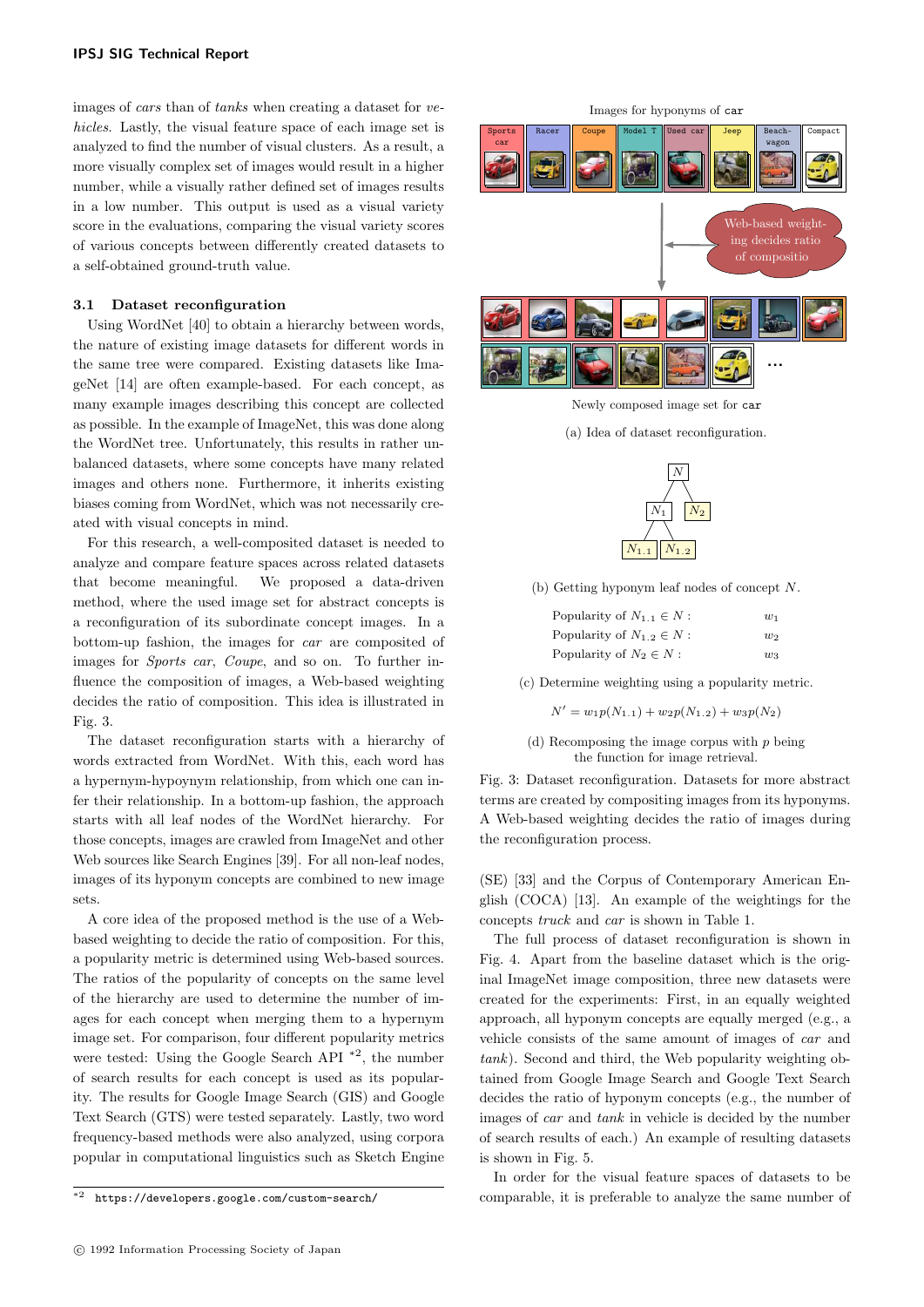Table 1: Comparison of different Web popularity measurements.

| Leaf node   | <b>GTS</b> | <b>GIS</b> | SE.      | COCA     |
|-------------|------------|------------|----------|----------|
| moving van  | $22.8\%$   | 27.4%      | $2.4\%$  | $1.4\%$  |
| delivery tr | $9.6\%$    | 23.7%      | 1.8%     | $0.9\%$  |
| pickup      | $14.7\%$   | $10.9\%$   | 1.7%     | 44.0%    |
| trailer tr  | 7.1%       | $8.5\%$    | $2.5\%$  | 5.8%     |
| fire engine | $11.4\%$   | $6.8\%$    | $1.0\%$  | 2.6%     |
| tractor     | $6.8\%$    | $6.0\%$    | $12.8\%$ | 26.8%    |
| police van  | $9.8\%$    | $4.2\%$    | 58.4%    | $10.7\%$ |
| milk float  | 1.8%       | $2.6\%$    | $0.3\%$  | $0.0\%$  |
| transporter | $2.6\%$    | 2.1%       | $0.6\%$  | $1.6\%$  |
| lorry       | $1.9\%$    | 2.2%       | $7.8\%$  | 1.0%     |

(a) Weighting for the concept truck

#### (b) Weighting for the concept car

| Leaf node   | <b>GTS</b> | GIS      | SE      | COCA     |
|-------------|------------|----------|---------|----------|
| sports car  | 32.5%      | $27.4\%$ | 45.7%   | $1.2\%$  |
| racer       | $6.7\%$    | $9.2\%$  | $0.3\%$ | 2.3%     |
| model t     | 24.0%      | $8.8\%$  | $0.8\%$ | 1.3%     |
| coupe       | 2.3%       | $6.9\%$  | 3.5%    | $3.6\%$  |
| used-car    | 11.0%      | $6.7\%$  | $0.4\%$ | 1.8%     |
| jeep        | $1.8\%$    | 5.0%     | $1.3\%$ | $6.4\%$  |
| beach wagon | $2.2\%$    | 4.8%     | 2.5%    | $6.7\%$  |
| compact     | $3.3\%$    | $4.5\%$  | $0.4\%$ | 11.0%    |
| cab         | $1.9\%$    | 3.9%     | $3.4\%$ | $13.3\%$ |
| hatchback   | 2.7%       | 1.2%     | 11.4%   | 1.1%     |
| ambulance   | $1.4\%$    | $0.6\%$  | $0.8\%$ | $15.9\%$ |
| minivan     | $1.3\%$    | 0.7%     | $8.5\%$ | $4.8\%$  |

images for each concept. Thus, during the crawling and composition steps, a random-sampling is done for concepts with a larger amount of images.

#### 3.2 Visual variety measurements

In order to calculate a relative visual variety score, the visual feature space of each image set is analyzed and compared separately. Using all images available in the datasets (e.g., all images of all concepts), a Bag-of-Visual-Words (BoVW) model is trained using SURF descriptors [2][12]. Then, the visual feature space of a single concept is analyzed by extracting BoVW histograms of all its images. Using mean-shift clustering [9], the visual feature space is clustered for an open number of clusters decided by the algorithm. This is crucial, as in the core assumption a visually defined concept would yield in a very few number of clusters, while a rather vague, hard-to-grasp concept would yield in a very scattered feature space with many clusters. In the proposed method, the number of clusters in the visual feature space is calculated separately for each concept. This number of clusters is used as the resulting visual variety score in comparing related concepts.

For this approach to yield purposeful results, an existing ideal dataset with a meaningful composition of images is assumed, as discussed in the introduction of this section. For the evaluations, the dataset reconfiguration method explained above is used.

#### 3.3 Experiments

The proposed method above was implemented and tested using four datasets for a selection of 25 words related to ve-



Fig. 4: Flowchart of the proposed data-driven method. For each leaf-node in a WordNet hierarchy, images are crawled. For each non-leaf node, a Web-based weighting of its hypoynym words is determined and then their subordinate concept images are merged to a new dataset for the hypernym word.



Fig. 5: Example of the reconfigured dataset. Each non-leaf node word is composited using its hyponym images. A ratio decides the composition. For a comparative method, the weighting for all merged concepts is set to be equal, while the proposed method uses a weighting determined by a Webbased popularity metric.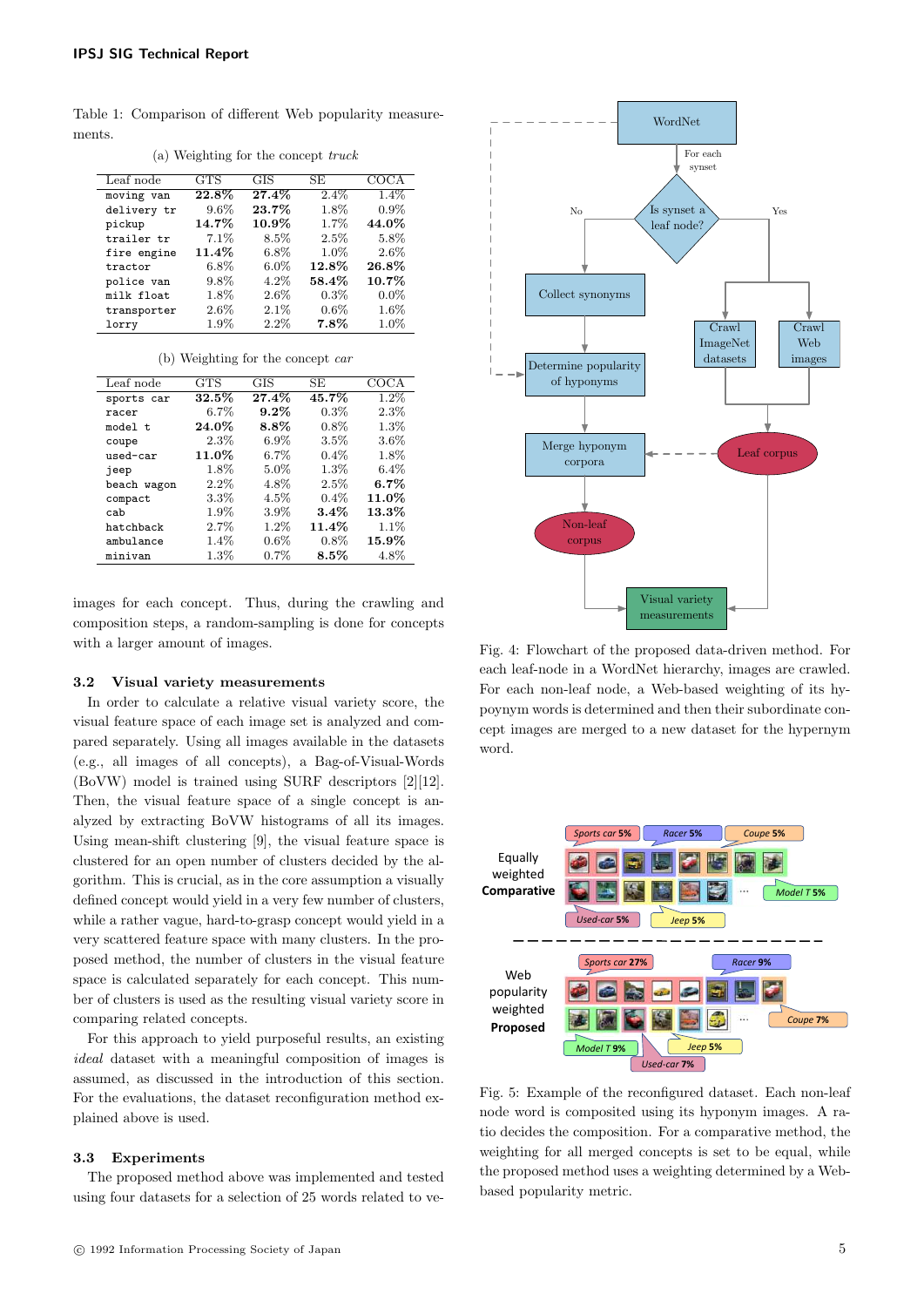hicles. As a baseline method, ImageNet is used to analyze the bias of the existing dataset, using 1,000 images for each concept. For a comparative method, the ImageNet is also reconfigured using equal weighting, meaning that for the reconfiguration step, each hyponym is weighted equally, as shown in the upper part of Fig. 5. For the proposed method, datasets using the GTS and GIS as Web-based popularity metrics were tested. For the proposed methods, the reconfiguration allowed for crawling of additional images, resulting in 2,000 (GTS) and 2,430 (GIS) images being analyzed per concept. For each dataset, the visual variety score of each concept was calculated separately as outlined in the previous section.

In order to obtain a ground-truth annotation for a qualitative evaluation, a crowd-sourced survey was conducted on Social Media, including Facebook \*3 , Twitter, and Reddit \*4 . In this study, 158 participants were asked about the variety of word pairs using Thurstone's paired comparison method [67]. After a comprehensive tutorial session, where each user is introduced to the idea of visual variety and taught how to approach each paired comparison in the main survey, the survey itself is conducted. The interface of the survey is shown in Fig. 6.

The results of all paired comparisons were used to obtain a human-verified ground-truth ranking of the visual variety. For the proposed method, the resulting number of clusters is normalized to the interval of [0, 100] between all its related terms, which yields a comparable ranking. For the evaluation, the ground-truth ranking is compared to the rankings estimated by the proposed method for each dataset.

The results are shown in Table 2. While a plain ImageNet did not correlate to the ground-truth labels obtained in the crowd-sourced survey, the dataset reconfiguration from the proposed method could improve results strongly. Each newly composited dataset can yield a better performance than the plain ImageNet dataset. This shows that ImageNet has an intrinsic bias when it comes to the composition of images across different subordinate concepts. It also showcases that a data-driven method can improve the results of a rather naive method for semantic analyses with only dataset changes. The equal weighting can already substantially improve both correlation and the mean squared error (MSE). When applying the GIS weighting as a Webbased popularity weighting, the results can be furthermore improved.

An example of the output is shown in Fig. 7, where the normalized relative visual variety scores for a selection of vehicles are illustrated.

## 3.4 Summary

In this research, a method to measure the relative visual variety of terms using reconfigured datasets modified to reflect Web-based popularity ratios was proposed. Web data is used to create and enhance an image set for each con-

# How variant are these words?



(b) Survey: Main part

Fig. 6: Ground-truth annotations used for the evaluations were obtained by conducting a crowd-sourced survey asking participants paired comparisons. Before taking part in the survey, a comprehensive tutorial (a) explains the idea of visual variety and what a participant is supposed to visualize in their mind when answering the survey. Then, the interface shown in (b) is used for paired comparisons.

Table 2: Qualitative analysis of the proposed method. The proposed method uses Google Text Search (GTS) and Google Image Search (GIS) as popularity metrics for weighting.

| Corpus                        | Correlation<br>$(1 = best)$ | MSE<br>$(0 = best)$ |
|-------------------------------|-----------------------------|---------------------|
| Plain ImageNet (Baseline)     | 0.25                        | 10.54               |
| Equal weighting (Comparative) | 0.62                        | 9.23                |
| $GTS$ weighting (Prop. 1)     | 0.56                        | 14.89               |
| GIS weighting (Prop. 2)       | 0.73                        | 9.01                |



Fig. 7: Example of the relative visual variety scores for a selection of words related to vehicles. These results use the Google Image Search (GIS) weighting in the dataset reconfiguration step.

 $*\overline{3}$  https://www.facebook.com/

https://www.reddit.com/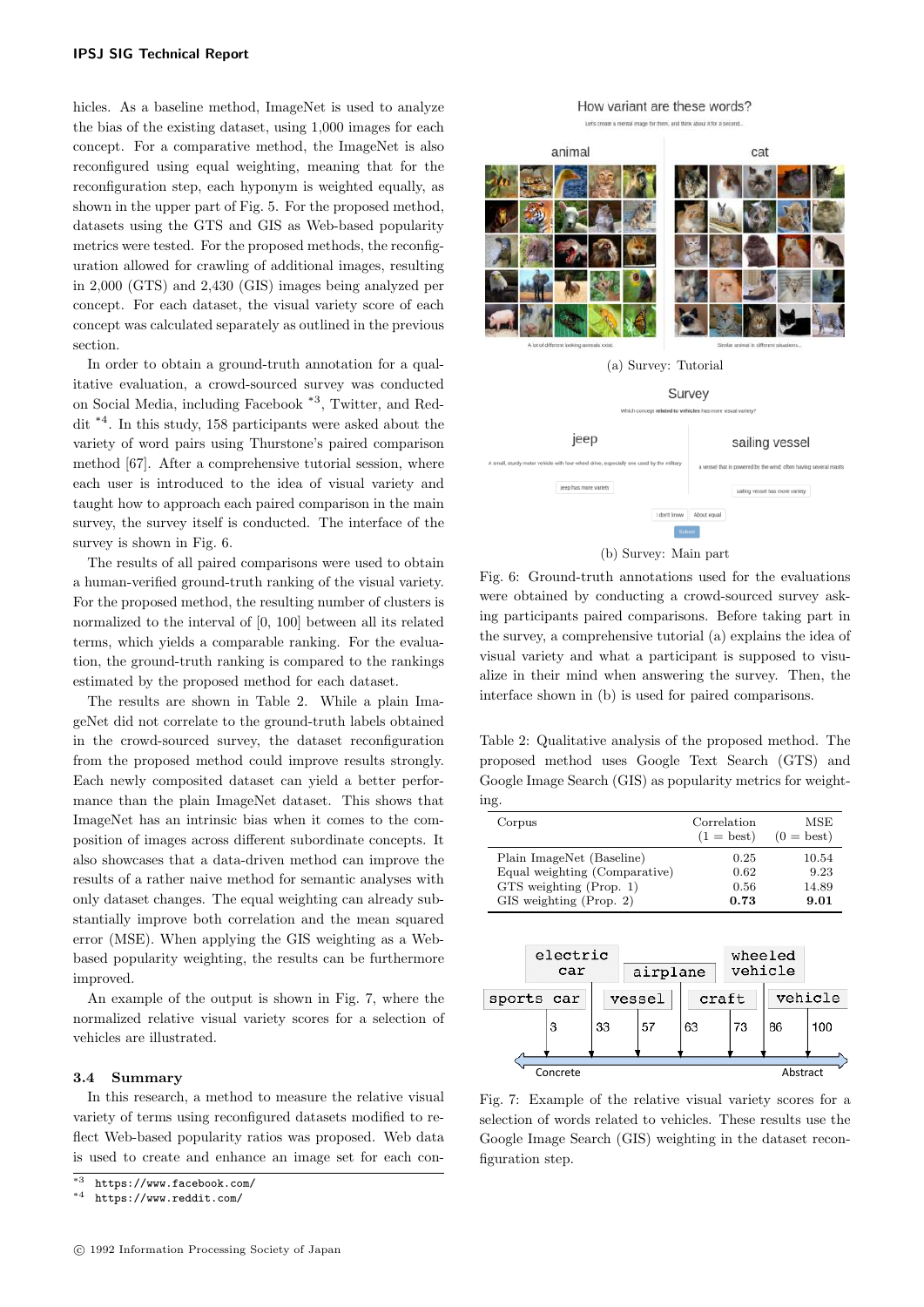cept based on its popularity in social media. The method of counting the visual cluster calculates a distinct score for every term, describing its visual variety. Using a crowdsourced survey, a ground-truth for this purpose has been obtained. When comparing the proposed datasets with another, it shows that the correlation to ground truth highly depends on the used reconfiguration. Compared to the baseline corpus, the reconfiguration using the proposed method with a Google Image Search weighting improved the measurements by 192 percent, showing very promising results in terms of understanding the relationship between vision and language.

# 4. Absolute Visual Variety Estimation for Arbitrary Concepts

The human perception of words has been researched as part of Psycholinguistics since the 1960s [49]. In this research, metrics called Imageability or Concreteness express the ability for a human to (visually) imagine a word. These concepts are commonly described on a Likert scale from harder-to-imagine words like *peaceful* to easier-to-imagine words like cat. A limited scale typically does not allow for detailed comparisons like in relative measurements, but the relationship between imageability and the previously discussed visual variety is indisputable. On a global dictionarylevel scale, its estimation comes with its problems. While it is easy to compare the number of clusters between, e.g., vehicle and taxi, an evaluation of peace and cat has no evident reference point for comparison.

The second proposed method discussed in this doctoral research [29] targets an absolute estimation of visual variety for arbitrary concepts. As such, imageability as a metric closely fits this goal. However, previous research commonly obtains ground-truth annotations for imageability using crowd-sourced surveys or user studies. A method that estimates such labels has been researched using text datamining [37]. However, a visual approach using images has not been part of research, despite the evident connection of visual information in the form of images and the ability to visually imagine something as a mental image. To fix this gap, the proposed method analyzes the cross-similarity of Web-crawled images in order to train a model to estimate imageability as a metric for absolute visual variety.

In contrast to the work looking at relative visual variety estimation, this approach is mainly algorithm driven and does not assume a sophisticatedly created ideal dataset. This decision was initially out of convenience, as a datadriven method comes with its own bottlenecks through data acquisition processes and the amount of available data. Note that this second research method also targets an absolute measurements for an arbitrary domain. As such, there can not necessarily be a common WordNet hierarchy be assumed, as, e.g., *car* and *peace* do not share a meaningful hierarchy. As such, a bottom-up approach would not easily be applicable.

#### 4.1 Imageability estimation

For a large number of images, a large set of related images is assumed. Using a selection of low- and high-level visual features is used to analyze the visual feature space of this concept. The visual features used for the experiments are discussed in Sec. 4.2. For each image and visual feature, a feature histogram is computed. Calculating the visual similarity between all images of the same concept, a similarity matrix is computed for each visual feature. The core assumption is similar to relative visual variety: A set of images for a high-imageability word would have somewhat similar images (e.g., all *cats* look similar), while a set of images for a low-imageability word is much more scattered (e.g., the concept peace is hard to visually define). From the obtained cross-similarity matrix, eigenvalues are computed. These eigenvalues intrinsically contain the trend of how visually similar a dataset is as individually encoded by each visual feature. The eigenvalues are used to train a regression model to predict the imageability of words. The proposed algorithm is outlined in Fig. 8.

#### 4.2 Visual feature selection

In order to analyze each concept from multiple angles, a selection of features was chosen which look at visual characteristics from various viewpoints. Six visual features were chosen, which can logically be split into low-level and highlevel features.

## 4.2.1 Low-level features

For lower-level features, the proposed method looks at traditional features used for CV pattern recognition.

First, the color distribution in the form of RGB color histograms was chosen to describe the overall mood of the images. In the context of imageability, this could also encode the atmosphere of an image, depending on e.g., colder or warmer colors. It also encodes information of visual adjectives like yellow or bright.

Second, global gradient descriptors in the form of GIST was chosen in order to describe global pattern distributions. Such features are commonly used for Web-retrieval engines.

Third, a local gradient descriptor in the form of Bag-of-Visual-Words (BoVW) [12] on SURF descriptorss [2] was chosen as a complementary feature. This type of feature is commonly used in traditional object detection, as it can decode which kind of patterns an object or scenes typically consist of.

#### 4.2.2 High-level features

For high-level features, the proposed method uses pretrained models, usually using deep learning, which approach image detection from a more human point of view. As such, rather than detecting raw edges, they are trained to encode human-annotated labels.

First, the theme of an image feature was chosen to encode the category of an image. This pre-trained model, rather than finding actual objects in an image, classifies an image into a category like indoor, landscape, or architecture. The setting of an image plays a large role in the similarity of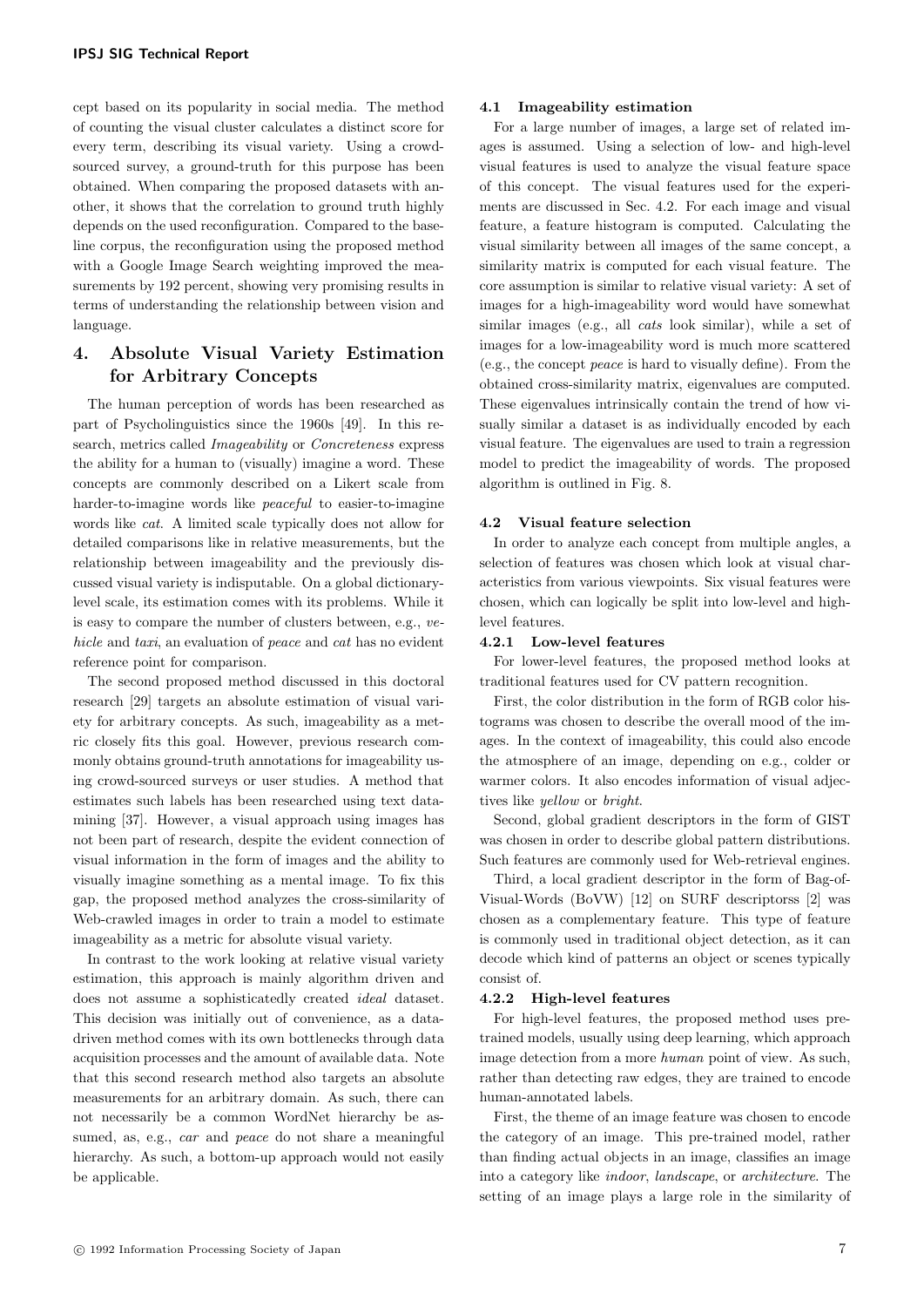

Fig. 8: Flowchart of the proposed method for absolute visual variety estimation. Using a large number of images for a concept, the visual feature space is analyzed using a variety of low- and high-level visual features. Cross-similarity of all images is encoded in a similarity matrix, whose eigenvalues give indication of the general trend of visual similarity across the dataset. The features obtained are used to train a regression model with an existing imageability dictionary as ground-truth.

images, as it is largely an encoding of backgrounds, which are often the largest part of each image in terms of surface area. Concretely, a pre-annotated annotation part of the YFCC100M dataset [66] consisting of 1,570 classes was employed.

Second, the contents of an image feature was chosen to further describe an image based on what it contains. Here, the object detection model YOLO [52] is used to detect all objects in each image. From this, a distribution histogram is computed which is used as a feature.

Third, the composition of image feature was chosen to en-



Fig. 9: Datasets used for this research. As imageability ground-truth annotations, two corpora from Psycholinguistics research are combined. The YFCC100M dataset is crawled for images and their text-annotations to obtain images for each concept.

code where objects appear in images of a certain concept. Here, again, the object detection model YOLO is used, but rather than creating a distribution histogram, the spatial coordinates of detected objects are mapped to a  $10 \times 10$ grid. The resulting feature histograms describe the location of objects found in each image, based on this grid.

## 4.3 Dataset construction

In this research, two types of datasets are employed. The first is a dictionary with (English language) words and their imageability annotations, which provides the ground truth for both the training process and the evaluation. The second is a large number of images for each word, which will be used for visual feature extraction. The relationship between both types of datasets is illustrated in Fig. 9.

#### 4.3.1 Imageability dictionary

There are a number of imageability dictionaries across various languages, including English [11][53], Indonesian [59], and Cantonese [72]. As described before, imageability dictionaries try to quantify the human perception of words, usually averaging the results over all test subjects. Lowimageability words would be things where one can not, or only hardly, grasp a mental image to describe it. These are usually rather abstract concepts, like peace or the word abstract itself. High-imageability words, on the other hand, are something rather concrete, usually easier to visually grasp, like dog or the color red.

Due to their nature, such dictionaries are commonly created by hand. Using crowd-sourcing or surveys, a set of words is judged by each test subject. Due to the amount of labor involved in this process, most dictionaries are rather small.

For this research, English imageability dictionaries by Reilly et al. [53] and Cortese et al. [11] in combination are used as a ground-truth for imageability. These datasets provide the results as a Likert scale score averaged over all test subjects, in the range of [1.0, 7.0]. While the former is only composed of nouns, the latter includes other parts-of-speech.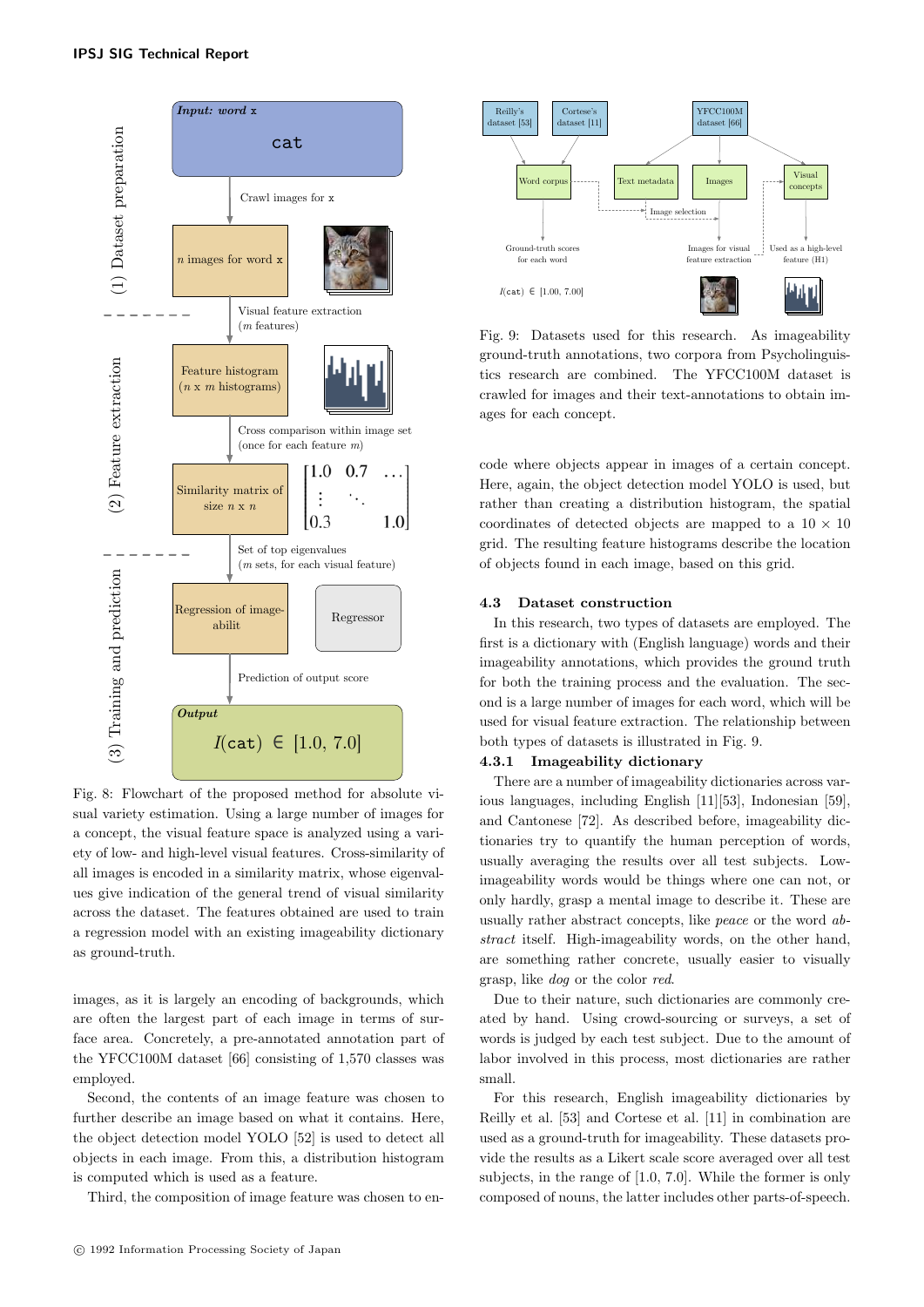In the case of overlap, the average of both dictionaries is taken.

While Likert scales are very common in Psychology, Computer Science is used to either percentual results or a normalized scale of [0.0, 1.0]. Therefore, for pure understandability of the evaluation results, the interval of [1.00, 7.00] is normalized to [0, 100] here.

## 4.3.2 Imagesets

Using the imageability dictionary as a basis, a large number of images for each word with imageability annotation are crawled from Social Media. For this report, the YFCC100M [66] dataset is employed. YFCC100M is based on the US photography social media platform Flickr \*5 . The noisy Web-based origin ensures a composition that comes close to how a human perceives the concept. The dataset consists of 100 million images posted to Flickr up to 2014, each annotated with some text-based annotations like a title, a description, user taggings, and more. The text-based annotations are used to identify the relationship between images and words.

If a word from the imageability dictionary is contained in one of the text-based annotations (title, description, or usertagging) of an image, it is considered to be related to this word. For example, if the title of an image is "This is my peaceful cat", the image would become part of the data for the concepts peaceful and cat. An equal number of images is crawled for every word, which makes sure that the similarity matrices of all concepts are comparable. A high number of images is preferable to average out noise and selection bias. As a trade-off between crawling time, processing time, and accuracy, 5,000 images were obtained for each word.

#### 4.4 Experiments

For the evaluation of the proposed method, a dataset consisting of  $5,000$  images for  $582$  words with imageability annotations was constructred. The proposed method uses a combination of all six visual features described above. For comparison, the single features were tested separately. Furthermore, the text-based data-mining method by Ljubesic [37] was used as a comparative method, along with our relative visual variety method described in the previous section.

Table 3 shows the qualitative results. As shown, the results for text data-mining and image data-mining can yield comparable results. While the text data-mining has a better correlation, the image data-mining gets slightly better results for the mean absolute error (MAE). Looking at the single visual features, we can see that they can each complement one another, resulting in the best results when combining all of them.

When digging further, one can look at which set of features works better for low-imageability words vs. highimageability ones. High-level features were trained on neural networks for object detection and could thus excel in estimating the imageability of more concrete words, as these

Table 3: Qualitative analysis for different sets of visual features. Each set uses a different selection of visual features for the estimation. Comparative method 1 tries the proposed method of relative visual variety discussed in Sec. 3 for absolute estimation. Comparative method 2 uses text data mining instead of image data mining.

| Correlation | MAE       |
|-------------|-----------|
| (1: best)   | (0: best) |
| 0.53        | 11.30     |
| 0.54        | 11.48     |
| 0.42        | 12.05     |
| 0.62        | 10.19     |
| 0.43        | 12.55     |
| 0.25        | 13.98     |
| 0.60        | 11.03     |
| 0.61        | 10.18     |
| 0.63        | 10.14     |
| $-0.01$     | 67.31     |
| 0.70        | 10.39     |
|             |           |

Table 4: Feature comparison for abstract words vs. concrete words. For this evaluation, the testing dataset has been split half at the median value. For MAE, the lower is the better, while for the correlation, 1 is the best.

| Features       |                          | Low-imag. |       | High-imag. |       |
|----------------|--------------------------|-----------|-------|------------|-------|
|                |                          | Corr.     | MAE   | Corr.      | MAE   |
|                | $L1$ (Color)             | 0.32      | 11.36 | 0.00       | 11.25 |
| Low            | $L2$ (SURF)              | 0.36      | 11.26 | 0.18       | 11.71 |
|                | L3 (GIST)                | 0.20      | 12.18 | 0.20       | 12.82 |
|                | $H1$ (Theme)             | 0.26      | 11.37 | 0.19       | 9.32  |
| High           | H <sub>2</sub> (Content) | 0.11      | 12.41 | 0.10       | 12.69 |
|                | $H3$ (Comp.)             | $-0.01$   | 13.99 | $-0.05$    | 13.87 |
| Multiple       | $L^*$ (Low)              | 0.32      | 10.90 | 0.16       | 11.37 |
|                | $H^*$ (High)             | 0.27      | 11.31 | 0.10       | 9.10  |
|                | All (Prop.)              | 0.26      | 10.79 | 0.17       | 10.11 |
| $\alpha$ other | $[37]$<br>Text           | 0.40      | 13.27 | 0.18       | 7.51  |

images commonly contain actual detectable objects. In contrast, low-level features capture the overall atmosphere of a concept better, thus they have the potential of yielding better results for abstract concepts like peace or art, where there are not necessarily shared objects across multiple images. Table 4 shows an analysis of this idea. As assumed, high-level features excel for high-imageability words, while low-level features yield better results for low-imageability words.

Figure 10 shows the testing dataset visualized as a scatter plot. We can see that the proposed method has an advantage for low-imageability words, while the text-based method fits the ground-truth better for high-imageability ones. Table 5 shows some predicted examples and their corresponding ground-truths. They are calculated back to the interval of [1.0, 7.0] in order to better compare them to the ground-truth values. Lastly, Fig. 11 shows some results with example images in order to present a feeling on how the dataset relates to the predicted values.

#### 4.5 Summary

In this research, a method using image-based data mining with a variety of low-level and high-level visual features to estimate imageability scores for words was proposed. In

<sup>\*5</sup> https://www.flickr.com/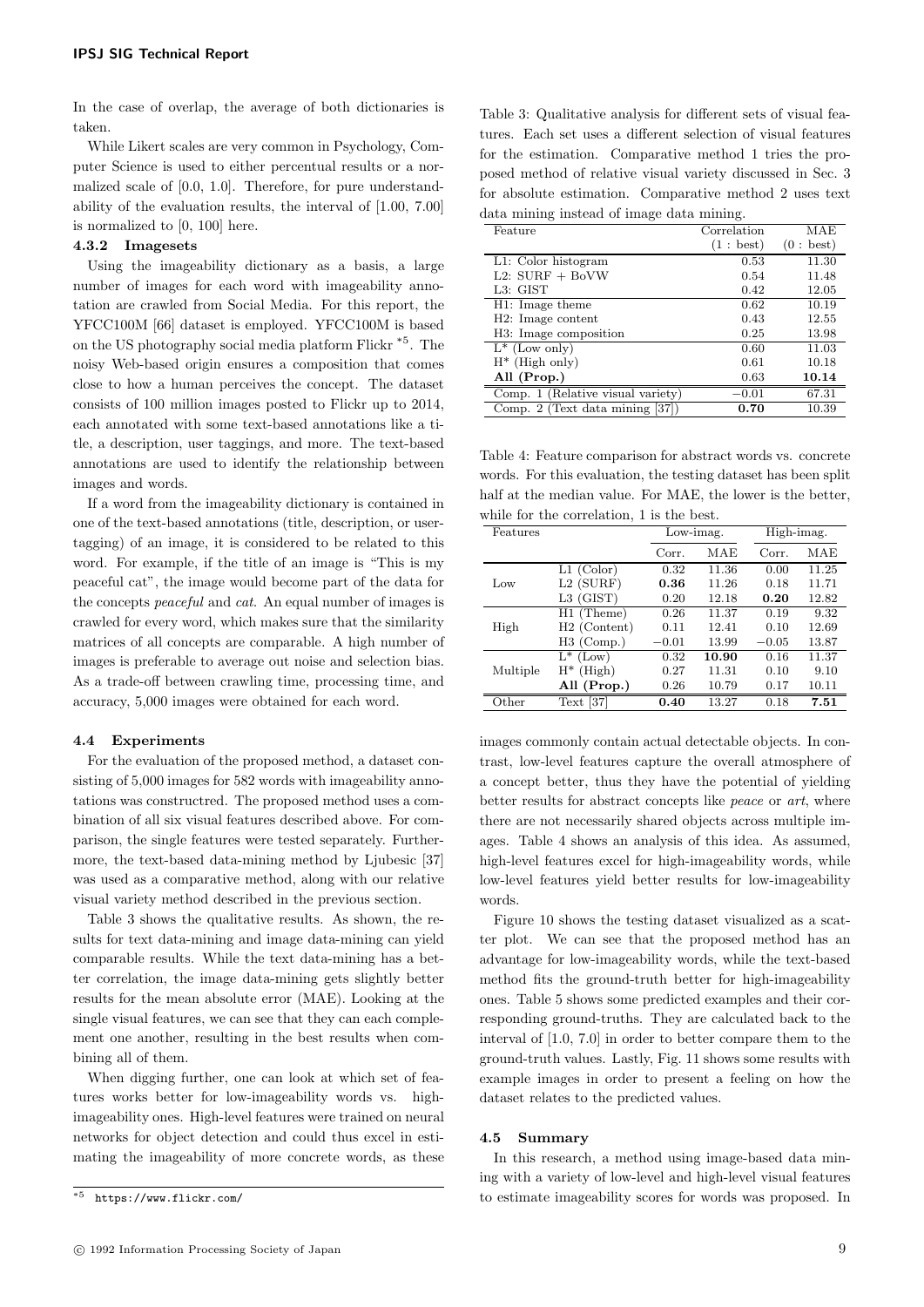

Fig. 10: Scatter plot of the results. The proposed method can more accurately estimate values for low-imageability concepts, while the comparative method using text data mining has a higher accuracy for high-imageability concepts.

Table 5: Imageability prediction results of the proposed method. The printed values are calculated back to the interval of [1.0, 7.0] in order to make them comparable to the Lickert scale of existing imageability dictionaries.

| Imageability | Word      | Predicted | Ground-truth |
|--------------|-----------|-----------|--------------|
|              | breakfast | 5.91      | 6.28         |
|              | leaf      | 6.13      | 6.07         |
| High         | plant     | 6.12      | 6.05         |
|              | coast     | 6.07      | 5.88         |
|              | pool      | 5.70      | 5.77         |
|              | early     | 3.90      | 3.91         |
|              | random    | 4.05      | 3.70         |
| Low          | challenge | 4.38      | 3.96         |
|              | need      | 3.77      | 3.26         |
|              | break     | 4.59      | 3.97         |
|              | fauna     | 5.77      | 2.70         |
|              | review    | 3.19      | 4.93         |
| Outliers     | silver    | 4.39      | 6.20         |
|              | email     | 4.87      | 6.30         |
|              | plastic   | 5.07      | 6.40         |

previous related research, similar dictionaries have been created by hand through user studies or crowd-sourcing. This labor-intensive process results in a limited number of data samples compared to the full word corpora of languages. Using the proposed method, such an absolute metric can be estimated using data mining. The evaluations show an MAE of 10.14 (approximately 0.71 scores on the Lickert scale) and a correlation of 0.63 for the best feature combination. This shows that the results correlate to the ground-truth Lickert scale, especially as the error is less than one level on the Lickert scale. This performance could be considered enough for many applications, as the general trend of high-imageability versus low-imageability is sufficently captured. Furthermore, the evaluations give us an insight on which features excel for which type of words. In a general trend, the low-level features worked better for abstract words, while the high-level features worked better for concrete words. This is due to concrete terms often being related to objects, while abstract terms can only be estimated by encoding the general visual trends of atmosphere, gradi-



Predicted score *3.77* (GT: 3.26)

Fig. 11: Example of image datasets and their predicted imageability scores. Scores are in an interval of [1.0, 7.0] to compare them to the Likert scale of the ground-truth dataset.

ents, and dataset noise. The proposed method is intended to be used to expand the vocabulary in imageability dictionaries. There are also opportunities to integrate them into multimodal applications like sentiment analyses. Another possible application that comes to mind is the quality assessment of auto-generated image captioning results. There, results could be assessed differently, depending on whether they are used for complementary information, accessibility purposes, or other use-cases.

# 5. Discussion

In this section, the doctoral research as a whole is discussed. First, there are some words on the core assumption discussed in the motivational introduction, and how the experimental results of the proposed methods can prove it, and which remaining problems exist with the core assumption. Second, the different applications for relative measurements vs. absolute measurements are discussed. Third, the advantages and disadvantages of the data-driven and algorithmdriven methods are outlined. Lastly, there are some comments on the reproducibility of the proposed research.

#### 5.1 Core assumptions

During the motivation of this research, it was assumed that the average mental image regarding words across society would be reflected in the images available through the Web and Social Media. Following this idea, the proposed research applied data mining on visual characteristics of Web images to estimate visual variety and imageability. The results show that this assumption holds true for the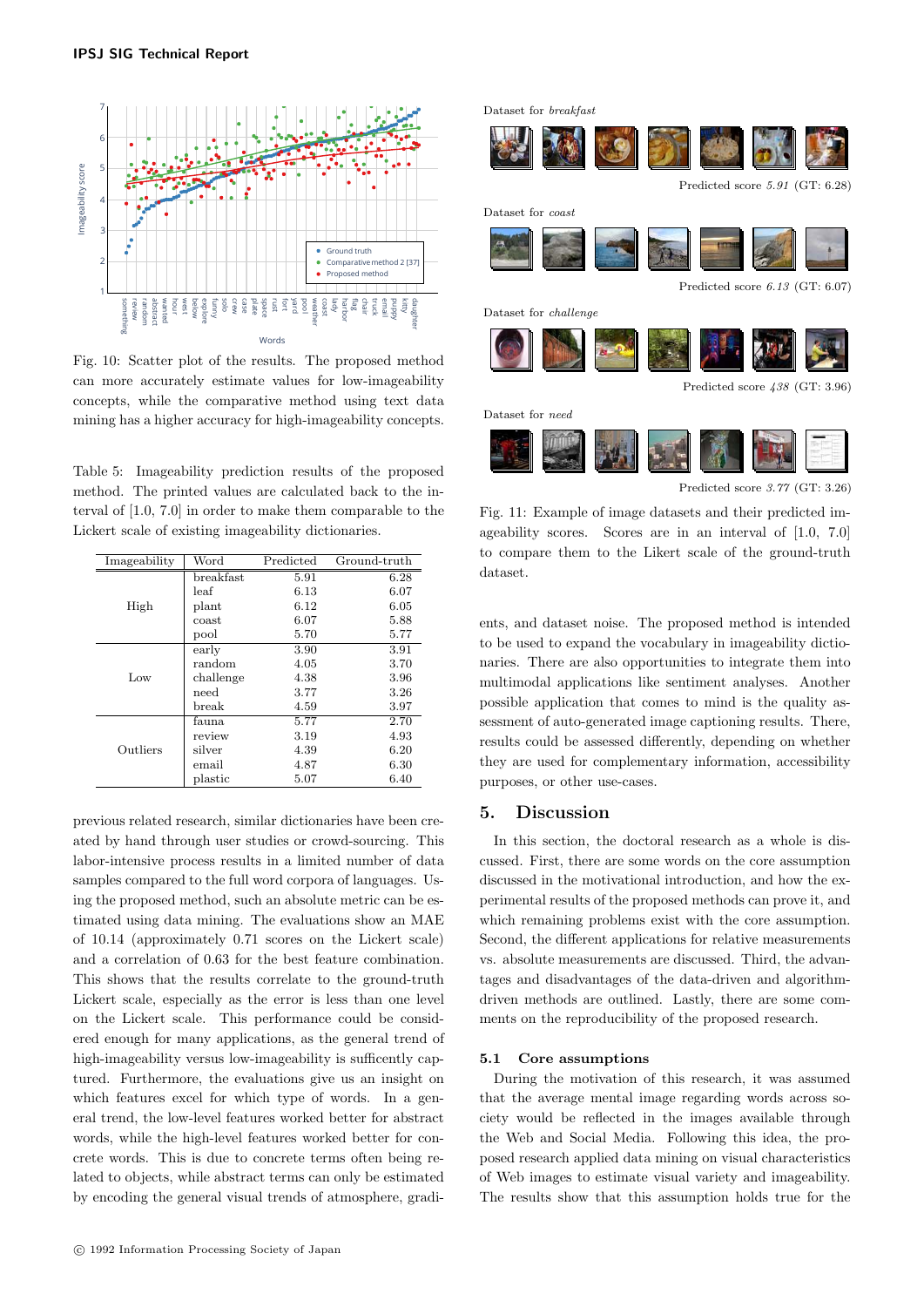chosen datasets; for both absolute and relative measurements, the experiments showed promising results, closely resembling the expectations available through ground-truth annotations made by humans.

One thing that the contributed methods could not consider is personalized scores. This is due to the core assumption discussed before focusing on the average mental image across society. For the relative measurements, a personalized score could be targeted by modifying the popularity metric towards personalized popularity. For the absolute measurements, the idea of personalization, unfortunately, goes somewhat against the general concept of imageability being an average of multiple asked people.

Another thing worth mentioning is the role of dataset bias. Noise is an issue this research is only secondarily concerned with. Mainly, the core assumption intrinsically assumes noise for more abstract concepts. Crawling for peace will naturally result in much more noisy images than crawling for cat. However, both methods, looking at similarity within the dataset, already adjust for that, as a high noise ratio will commonly be assumed to be something vague and thus having a high variety. A Web-bias, on the other hand, is something both methods might struggle with. Terms that are often used in marketing might be over-represented in Web searches compared to their expectations in daily life. For example, the word *sports car* resulted in overly high popularity across all metrics, which might be due to Web-related bias. Another interesting outlier was the word canon, which is overly represented in queries on photography websites. This is due to the proper noun Canon (as in the camera brand) rather than any other meaning of the word.

# 5.2 Relative measurement vs. absolute measurement

In this report, two methods to approach mental image quantification for absolute and relative comparison were discussed. While both methods measure different targets, neither can be considered better. Following, the usefulness of the results would depend on the application.

The method for relative visual variety has been tested for a group of concepts related to vehicles. Similarly, it is expected to work as well for a narrow domain like animals, plants, and so on. For applications like image tagging, such granular semantic differences could prove beneficial for word-selection tasks. While an image of a car could be tagged with vehicle, car, sports car, or Car-brand Model-XXXX, depending on the application, some might be too verbose while others might be too vague. In such a task, a direct comparison of the semantics of candidates might be useful, where the method for relative visual variety can find minute differences between close candidates.

In contrast, the approach for absolute measurements looks at the big picture. While car and sports car might even yield almost the same level on the Likert scale, it would be useful in estimating the general trend of a word. For example, when estimating text difficulty, understandability or visualness of a caption, it would be interesting to find the overall trend (e.g., are the words used too vague or too concrete).

Lastly, one could combine both approaches: First using the absolute measurement to find the general trend, and then use the relative measurement to decide between similar candidates for the same level.

# 5.3 Data-driven vs. algorithm-driven approaches

For each proposed method, different approaches were applied to solve the sub-problem: The former uses a datadriven method, while the latter uses an algorithm-driven approach.

For relative measurements, the assumption was that the ratio of such sub-concepts relates to how humans create a mental image of the parent concept, as a sub-concept daily seen in daily life (e.g.,  $car$ ) may have a stronger influence than a concept rarely seen (e.g.,  $jet$ ). Following, a reconfiguration of the datasets to decrease bias seemed natural and also led to promising results. However, it comes with some downsides: First, the number of images available for some concepts often heavily bottleneck other ones when it comes to the reconfiguration. Second, as the approach is tied to WordNet [40] and ImageNet [14], it only works for nouns which are available in both datasets. Third, using a proprietary API for both the image crawling and obtaining the Web-based popularity measurement results in unnecessary cost, but also issues due to the black-boxed nature of those proprietary APIs.

In contrast, for absolute measurements, an algorithmdriven approach was chosen. Due to training and testing data being available through imageability dictionaries, one could train a model on existing image data. One problem found through this is the clutteredness of the original data. With the ground-truth Likert scale being an average of all test subjects asked, most concrete words between levels 5 and 7 are simply clustered together with no obvious or meaningful up-down relationship. This makes training a good correlation very difficult as most granular differences are even incomprehensible for the human. Here, the hierarchical data-driven approach had its advantages, as the composite nature would force a clear ranking of granularly different concepts.

#### 5.4 Reproducibility of published work

In recent years, the reproducibility of academic results has become more and more focused on in the research community.

For the relative measurements, while the actual implementation of the data-driven method would be trivial, the interesting thing is the used and created dataset. However, due to copyright reasons, crawled images can not be republished easily. One source of concern is the black-boxed nature of the APIs for dataset retrieval. It is also questionable whether redoing the experiments would yield the exact same results, as every crawling might yield a slightly different set of images due to updated indices in the APIs used for dataset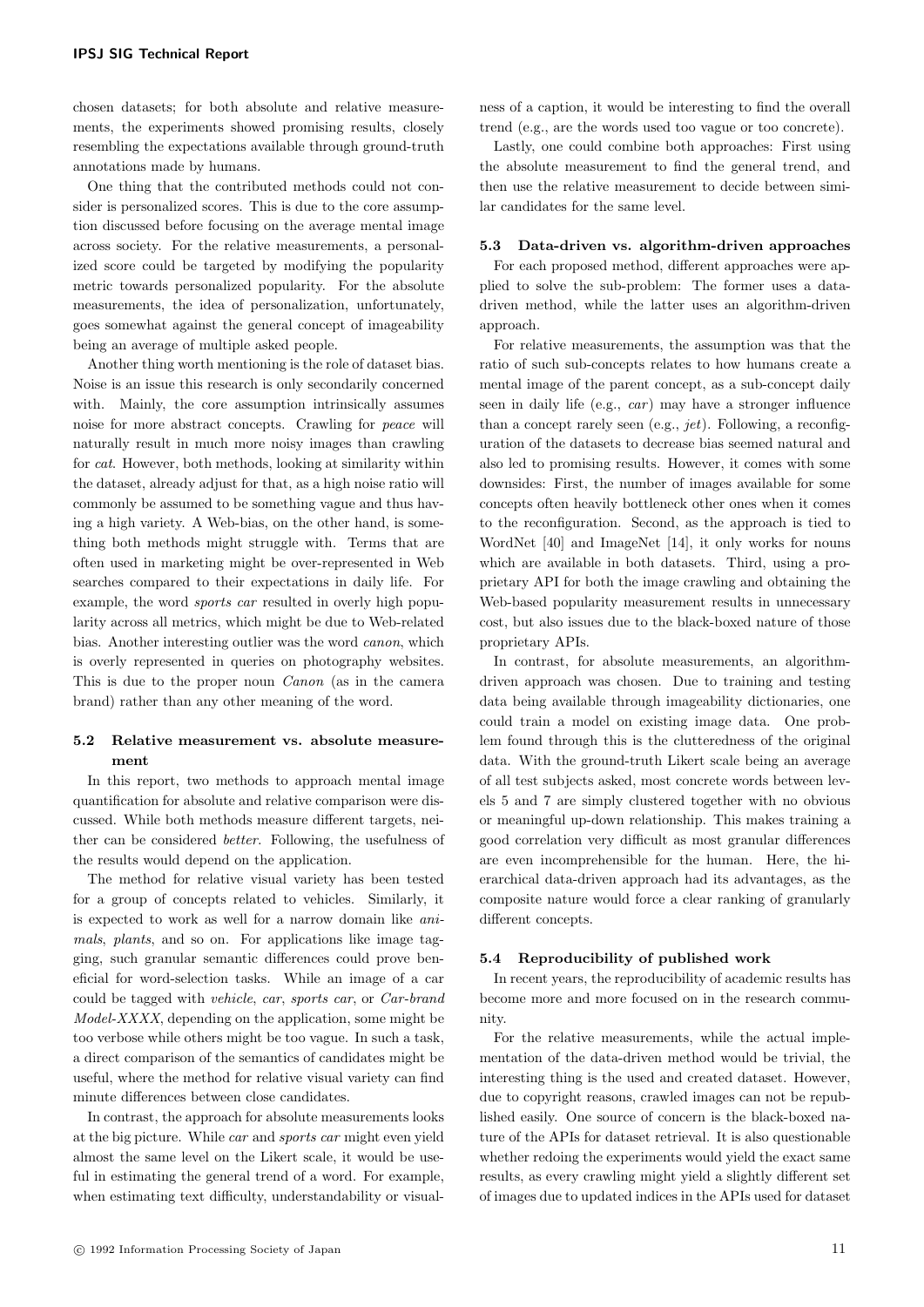retrieval. The same is true for the popularity metrics. A potential advantage of the method, on the other hand, could be that it naturally adjusts to changes over time, as recrawling the data also updates it regarding to how popularity might have changed over time.

For the absolute measurements, the source code, as well as pre-trained models, have been made available on GitHub<sup>\*6</sup>. Additionally, students in the lab have been using this framework for their own research, yielding similar results using the same as well as separately crawled datasets.

## 6. Conclusion

The research described in the doctoral thesis attempts to quantify the perceived variety of concepts from a visual standpoint, in order to get a better understanding of semantic distances. An insufficient understanding of language and vision can result in word choice problems in image captioning or machine translations, among other problems. To tackle this research, the main problem of mental image quantification was divided into two sub-tasks, which were proposed and tested; Relative and absolute measurements. For the first topic, in order to measure the relative visual variety of concepts in a narrow domain, datasets for related concepts were reconfigured based on their hyponym concepts in a data-driven approach. For the second topic, in order to measure the absolute visual variety of arbitrary concepts, images for general-purpose words were crawled from Social Media and analyzed towards their visual characteristics, in order to train a model to estimate their imageability.

Both methods were evaluated and compared to other related methods, where either method showed promising results. Following, looking at and tackling the afore-motivated problem from two different angles, this solves the aim of this doctoral research. Combined, these two research topics provide a contribution to the challenging field of understanding the semantic gap between vision and language. Both evaluations established the comparison of Web-crawled image datasets as a viable method for analyzing the perceived variety of concepts. This gives further insights for word choice problems and other tasks. The methods have the potential to serve as a metric and source of knowledge for the perceived differences between concepts, connecting visual data and language for multimodal modeling.

As a remaining challenge, a combination of both methods would be interesting. While both relative and absolute measurements have their purposes, for many applications, a two-step approach applying both ideas would be thinkable. This could give even better results tailoring the idea of visual variety closer to many applications. Furthermore, especially the evaluations of the second method for absolute measurements showed that text-based data-mining and image-based data-mining excel in different fields. As a result, a multi-modal approach mining both modalities would be a logical next step for research. Lastly, in personal interest, a cross-language analysis of these ideas would be meaningful in order to compare results across different cultures or interest groups.

Acknowledgments Parts of this research were supported by JSPS KAKENHI 16H02846, and Microsoft Research CORE16 joint research project.

#### References

- [1] Balahur, A., Mohammad, S. M., Hoste, V. and Klinger, R.(eds.): *Proc. 9th Workshop on Computational Approaches to Subjectivity, Sentiment and Social Media Analysis*, Brussels, Belgium, Association for Computational Linguistics  $(2018).$ <br>Bay, H..
- [2] Bay, H., Ess, A., Tuytelaars, T. and Van Gool, L.: Speeded-Up Robust Features (SURF), *Comput. Vis. Image Underst.*, Vol. 110, No. 3, pp. 346–359 (online), DOI: 10.1016/j.cviu.2007.09.014 (2008).
- [3] Budanitsky, A. and Hirst, G.: Semantic distance in Word-Net: An experimental, application-oriented evaluation of five measures, *Proc. 2nd Meeting of the North American Chapter of the Association for Computatonal Linguistics*, pp. 29–34 (2001).
- [4] Cahen, A. and Tacca, M. C.: Linking perception and cognition, *Front. Psychol.*, Vol. 4, p. 144 (online), DOI: 10.3389/fpsyg.2013.00144 (2013).
- [5] Charbonnier, J. and Wartena, C.: Predicting Word Concreteness and Imagery, *Proc. 13th Int. Conf. on Computational Semantics*, pp. 176–187 (2019).
- [6] Cheng, S., Chen, W. and Sundaram, H.: Semantic visual templates: Linking visual features to semantics, *Proc. 1998 Int. Conf. on Image Processing*, Vol. 3, pp. 531–535 (online), DOI: 10.1109/ICIP.1998.727321 (1998).
- [7] Cohendet, R., Demarty, C., Duong, N. Q. K., Sjöberg, M., Ionescu, B., Do, T. and Rennes, F.: MediaEval 2018: Predicting Media Memorability Task, *Computing Research Repository*, No. arXiv:1807.01052 (2018).
- [8] Coltheart, V., Laxon, V. J. and Keating, C.: Effects of word imageability and age of acquisition on children's reading, *Br. J. Psychol.*, Vol. 79, No. 1, pp. 1–12 (online), DOI: 10.1111/j.2044-8295.1988.tb02270.x (1988).
- [9] Comaniciu, D. and Meer, P.: Mean Shift: A robust approach toward feature space analysis, *IEEE Trans. Pattern Anal. Mach. Intell.*, Vol. 24, No. 5, pp. 603–619 (online), DOI: 10.1109/34.1000236 (2002).
- [10] Constantin, M. G., Redi, M., Zen, G. and Ionescu, B.: Computational understanding of visual interestingness beyond semantics: Literature survey and analysis of covariates, *ACM Comput. Surv.*, Vol. 52, No. 2, pp. 25:1–25:37 (online), DOI: 10.1145/3301299 (2019).
- [11] Cortese, M. J. and Fugett, A.: Imageability ratings for 3,000 monosyllabic words, *Behav. Res. Methods Instrum. Comput.*, Vol. 36, No. 3, pp. 384–387 (online), DOI: 10.3758/BF03195585 (2004).
- [12] Csurka, G., Dance, C. R., Fan, L., Willamowski, J. and Bray, C.: Visual categorization with bags of keypoints, *Proc. ECCV 2004 Workshop on Statistical Learning in Computer Vision*, pp. 1–22 (2004).
- [13] Davies, M.: The corpus of contemporary American English: 520 million words, 1990–present. Harvard Dataverse. Available online at http://corpus.byu.edu/coca/. (2008).
- [14] Deng, J. D. J., Dong, W. D. W., Socher, R., Li, L.-J., Li, K. and Fei-Fei, L.: ImageNet: A large-scale hierarchical image database, *Proc. 2009 IEEE Computer Society Conf. on Computer Vision and Pattern Recognition*, pp. 2–9 (online), DOI: 10.1109/CVPR.2009.5206848 (2009).
- [15] Dijkstra, N., Bosch, S. E. and van Gerven, M. A. J.: Shared neural mechanisms of visual perception and imagery, *Trends Cogn. Sci. (Regul. Ed.)*, Vol. 23, No. 5, pp. 423–434 (2019).
- [16] Divvala, S. K., Farhadi, A. and Guestrin, C.: Learning everything about anything: Webly-supervised visual concept learning, *Proc. 2014 IEEE Conf. on Computer Vision and Pattern Recognition*, pp. 3270–3277 (online), DOI: 10.1109/CVPR.2014.412 (2014).
- [17] Dorai, C. and Venkatesh, S.: Bridging the semantic gap with computational media aesthetics, Vol. 10, No. 2, pp. 15–17 (online), DOI: 10.1109/M-MUL.2003.1195157 (2003).

<sup>\*6</sup> https://github.com/mkasu/imageabilityestimation/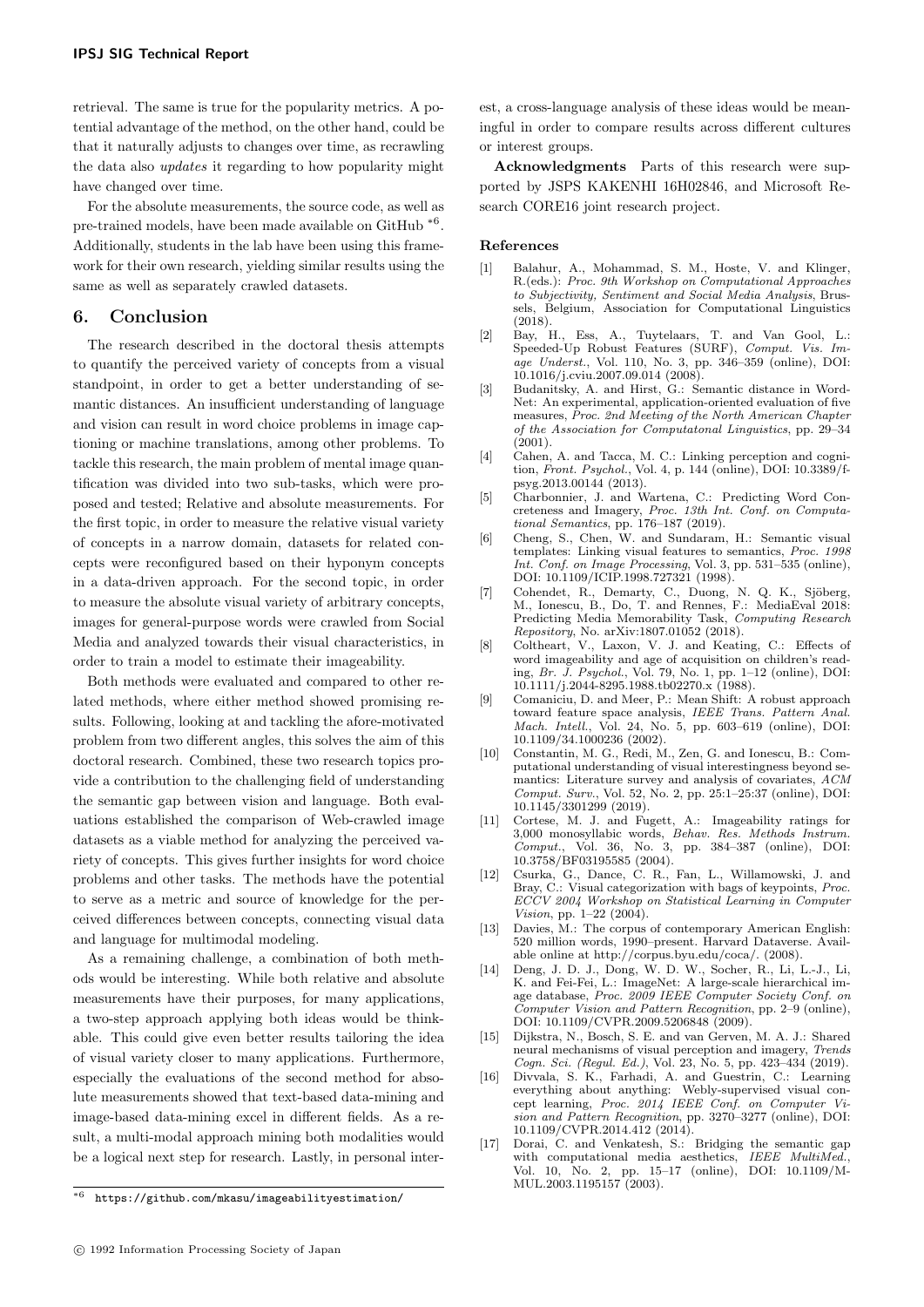- [18] Fast, E., Chen, B. and Bernstein, M. S.: Empath: Understanding topic signals in large-scale text, *Computing Research Repository*, No. arXiv:1602.06979 (2016).
- [19] Giesbrecht, B., Camblin, C. C. and Swaab, T. Y.: Separable effects of semantic priming and imageability on word processing in human cortex, *Cereb Cortex*, Vol. 14, No. 5, pp. 521–529 (online), DOI: 10.1093/cercor/bhh014 (2004).
- [20] Hentschel, C. and Sack, H.: What image classifiers really See —Visualizing bag-of-visual words models, *Advances in Multimedia Modeling: 21st Int. Conf. on Multimedia Modeling Procs.*, Lecture Notes in Computer Science, Vol. 8935, Springer, pp. 95–104 (online), DOI: 10.1007/978- 3-319-14445-0 9 (2015).
- [21] Hessel, J., Mimno, D. and Lee, L.: Quantifying the visual concreteness of words and topics in multimodal datasets, *Proc. 2018 Conf. of the North American Chapter of the Association for Computational Linguistics: Human Language Technologies, vol. 1*, pp. 2194–2205 (online), DOI: 10.18653/v1/N18-1199 (2018).
- [22] Hewitt, J., Ippolito, D., Callahan, B., Kriz, R., Wijaya, D. T. and Callison-Burch, C.: Learning translations via images with a massively multilingual image dataset, *Proc. 56th Annual Meeting of the Association for Computational Linguistics, vol. 1*, pp. 2566–2576 (online), DOI: 10.18653/v1/P18- 1239 (2018).
- [23] Inoue, N. and Shinoda, K.: Adaptation of word vectors using tree structure for visual semantics, *Proc. 24th ACM Multimedia Conf.*, pp. 277–281 (online), DOI: 10.1145/2964284.2967226 (2016).
- [24] Jiang, J. J. and Conrath, D. W.: Semantic similarity based on corpus statistics and lexical taxonomy, *Proc. 10th Research on Computational Linguistics Int. Conf.*, pp. 19–33 (1997).
- [25] Jindal, S. and Singh, S.: Image sentiment analysis using deep convolutional neural networks with domain specific fine tuning, *Proc. 2015 IEEE Int. Conf. on Image Processing*, pp. 447–451 (online), DOI: 10.1109/INFOP.2015.7489424  $(2015).$
- [26] Jones, G. V.: Deep dyslexia, imageability, and ease of predication, *Brain. Lang.*, Vol. 24, No. 1, pp. 1–19 (online), DOI: 10.1016/0093-934X(85)90094-X (1985).
- [27] Jou, B., Chen, T., Pappas, N., Redi, M., Topkara, M. and Chang, S.: Visual affect around the world: A large-scale multilingual visual sentiment ontology, *Computing Research Repository*, No. arXiv:1508.03868 (2015).
- [28] Kastner, M. A., Ide, I., Kawanishi, Y., Hirayama, T., Deguchi, D. and Murase, H.: Estimating the visual variety of concepts by referring to Web popularity, *Multimed. Tools Appl.*, Vol. 78, No. 7, pp. 9463–9488 (online), DOI: 10.1007/s11042-018-6528-x (2019).
- [29] Kastner, M. A., Ide, I., Nack, F., Kawanishi, Y., Hirayama, T., Deguchi, D. and Murase, H.: Estimating the imageability of words by mining visual characteristics from crawled image data, *Multimed. Tools Appl.*, (online), DOI: 10.1007/s11042- 019-08571-4 (2020).
- [30] Kastner, M. A.: Quantifying the mental image of visual concepts, PhD Thesis, Nagoya University (2020).
- [31] Kawakubo, H., Akima, Y. and Yanai, K.: Automatic construction of a folksonomy-based visual ontology, *Proc. 2010 IEEE Int. Symposium on Multimedia*, pp. 330–335 (online), DOI: 10.1109/ISM.2010.57 (2010).
- [32] Kiela, D., Hill, F., Korhonen, A. and Clark, S.: Improving multi-modal representations using image dispersion: Why less is sometimes more, *Proc. 52nd Annual Meeting of the Association for Computational Linguistics*, pp. 835–841 (online), DOI: 10.3115/v1/P14-2135 (2014).
- [33] Kilgarriff, A., Baisa, V., Bušta, J., Jakubíček, M., Kovávr, V., Michelfeit, J., Rychl´y, P. and Suchomel, V.: The sketch engine: Ten years on, *Lexicography*, Vol. 1, No. 1, pp. 7–36 (online), DOI: 10.1007/s40607-014-0009-9 (2014).
- [34] Kim, E. and Klinger, R.: A survey on sentiment and emotion analysis for computational literary studies, *Computing Research Repository*, No. arXiv:1808.03137 (2018).
- [35] Kohara, Y. and Yanai, K.: Visual analysis of tag cooccurrence on nouns and adjectives, *Advances in Multimedia Modeling: 19th Int. Conf. on Multimedia Modeling Procs.*, Lecture Notes in Computer Science, Vol. 7732, Springer, pp. 47–57 (online), DOI: 10.1007/978-3-642-35725-1-5 (2013).
- [36] Li, J. J. and Nenkova, A.: Fast and accurate prediction of sentence specificity, *Proc. 29th AAAI Conf. on Artificial Intelligence*, pp. 2281–2287 (2015).
- [37] Ljubešić, N., Fišer, D. and Peti-Stantić, A.: Predicting concreteness and imageability of words within and across languages via word embeddings, *Proc. 3rd Workshop on Representation Learning for NLP*, pp. 217–222 (online), DOI: 10.18653/v1/W18-3028 (2018).
- [38] Ma, W., Golinkoff, R. M., Hirsh-Pasek, K., McDonough, C. and Tardif, T.: Imageability predicts the age of acquisition of verbs in Chinese children, *J. Child. Lang.*, Vol. 36, pp. 405–423 (online), DOI: 10.1017/S0305000908009008 (2009).
- Microsoft: Microsoft Azure Bing Search API (2016).
- [40] Miller, G. A.: WordNet: A lexical database for English, *Comm. ACM*, Vol. 38, No. 11, pp. 39–41 (online), DOI: 10.1145/219717.219748 (1995).
- [41] Morris, T., Spittle, M. and Watt, A. P.: *Imagery in sport*, Human Kinetics (2005).
- [42] Nack, F., Dorai, C. and Venkatesh, S.: Computational media aesthetics: Finding meaning beautiful, *IEEE MultiMed.*, Vol. 8, No. 4, pp. 10–12 (online), DOI: 10.1109/93.959093 (2001).
- [43] Nagasawa, Y., Nakamura, K., Nitta, N. and Babaguchi, N.: Effect of junk images on inter-concept distance measurement: Positive or negative?, *Advances in Multimedia Modeling: 23rd Int. Conf. on Multimedia Modeling Procs.*, Lecture Notes in Computer Science, Vol. 10133, Springer, pp. 173– 184 (online), DOI: 10.1007/978-3-319-51814-5 15 (2017).
- [44] Nakamura, K. and Babaguchi, N.: Inter-concept distance measurement with adaptively weighted multiple visual features, *Computer Vision —ACCV 2014 Workshops*, Lecture Notes in Computer Science, Vol. 9010, Springer, pp. 56–70 (online), DOI: 10.1007/978-3-319-16634-6 5 (2015).
- [45] Ordonez, V., Deng, J., Choi, Y., Berg, A. C. and Berg, T. L.: From large scale image categorization to entry-level categories, *Proc. 2013 IEEE Int. Conf. on Computer Vision*, pp. 2768–2775 (online), DOI: 10.1109/ICCV.2013.344 (2013).
- [46] Otto, C., Holzki, S. and Ewerth, R.: "Is this an ex- $-$ Predicting the relative abstractness level of image and text, *Computing Research Repository*, Vol. arXiv:1901.07878 (2019).
- [47] Otto, C., Springstein, M., Anand, A. and Ewerth, R.: Understanding, categorizing and predicting semantic image-text relations, *Proc. 2019 Int. Conf. on Multimedia Retrieval*, pp. 168–176 (online), DOI: 10.1145/3323873.3325049 (2019).
- [48] Oxford University Press: OED Online (2017).
- Paivio, A., Yuille, J. C. and Madigan, S. A.: Concreteness, imagery, and meaningfulness values for 925 nouns, *J. Exp. Psychol.*, Vol. 76, No. 1, pp. 1–25 (1968).
- [50] Pennebaker, J. W., Francis, M. E. and Booth, R. J.: *Linguistic Inquiry and Word Count (LIWC): LIWC2001*, Erlbaum, Mahwah, NJ, USA (2001).
- [51] R. Zhao and Grosky, W. I.: Narrowing the semantic gap —Improved text-based Web document retrieval using visual features, *IEEE Trans. Multimed.*, Vol. 4, No. 2, pp. 189–200 (online), DOI: 10.1109/TMM.2002.1017733 (2002).
- [52] Redmon, J. and Farhadi, A.: YOLO9000: Bet-Computing Research Repository, No. arXiv:1612.08242 (2016).
- [53] Reilly, J. and Kean, J.: Formal distinctiveness of high- and low-imageability nouns: Analyses and theoretical implications, *J. Cogn. Sci.*, Vol. 31, No. 1, pp. 157–168 (online), DOI: 10.1080/03640210709336988 (2010).
- [54] Richardson, J. T. E.: Imageability and concreteness, *Bull. Psychol. Soc.*, Vol. 7, No. 5, pp. 429–431 (online), DOI: 10.3758/BF03337237 (1976).
- [55] Ringeval, F., Schuller, B., Valstar, M., Cowie, R., Kaya, H., Schmitt, M., Amiriparian, S., Cummins, N., Lalanne, D., Michaud, A., Ciftçi, E., Güleç, H., Salah, A. A. and Pantic, M.(eds.): *Proc. 2018 Audio/Visual Emotion Challenge and Workshop*, Assoc. Comp. Mach., New York, NY, USA (2018).
- [56] Samek, W., Wiegand, T. and Müller, K.: Explainable artificial intelligence: Understanding, visualizing and interpreting deep learning models, *Computing Research Repository*, No. arXiv:1708.08296 (2017).
- [57] Schwanenflugel, P. J.: Why are abstract concepts hard to understand?, *The Psychology of Word Meanings*, Psychology Press, New York, NY, USA, pp. 235–262 (2013).
- [58] Shu, X., Qi, G.-J., Tang, J. and Wang, J.: Weakly-shared deep transfer networks for heterogeneous-domain knowledge propagation, *Proc. 23rd ACM Multimedia Conf.*, pp. 35–44 (online), DOI: 10.1145/2733373.2806216 (2015).
- [59] Sianipar, A., van Groenestijn, P. and Dijkstra, T.: Affective